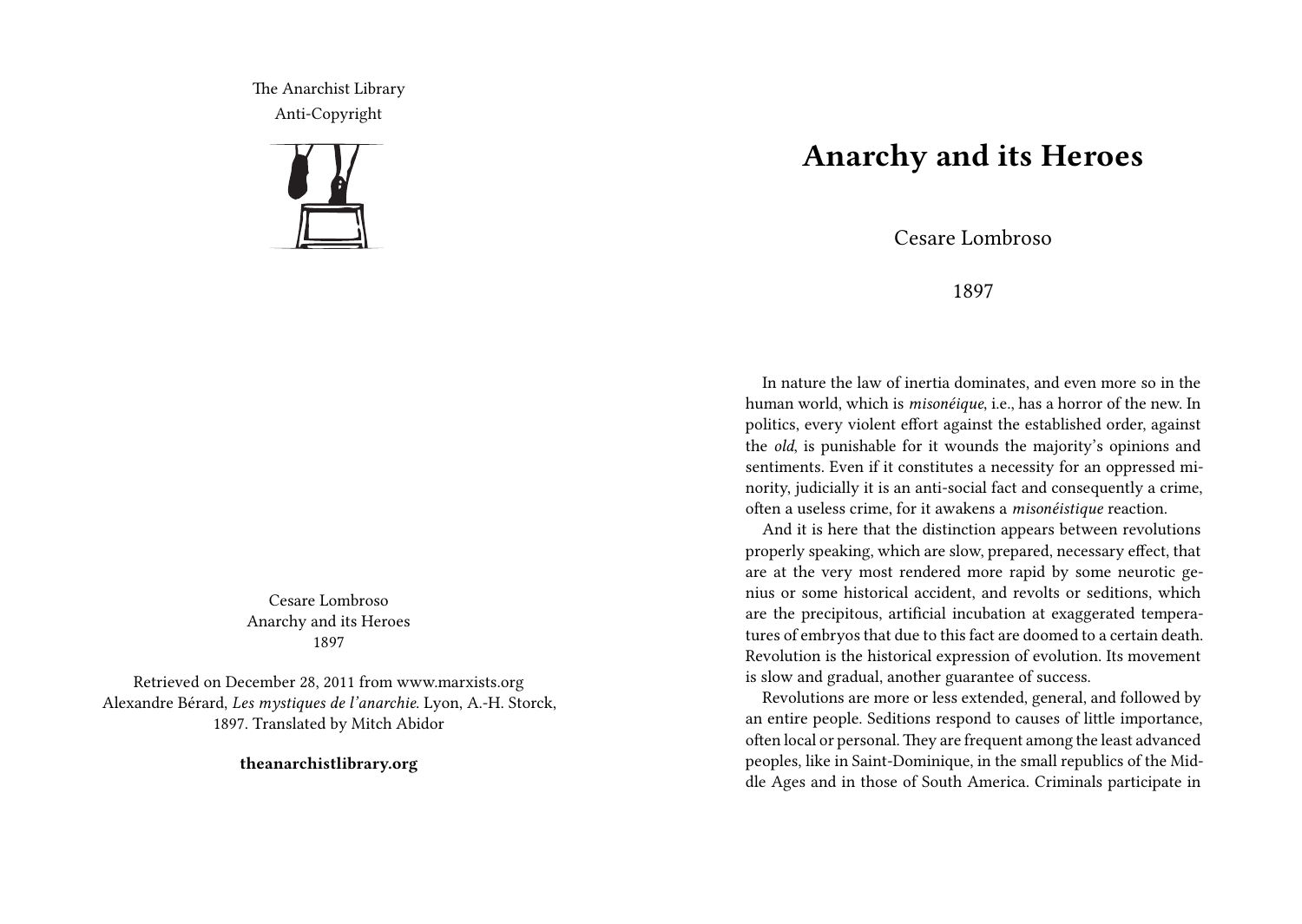them much more than do honest people. Revolutions, on the contrary, rarely appear, and always for serious causes and an elevated ideal; and passionate men, i.e., criminals or geniuses more often take part than do criminals.

It follows from this that it is easy to understand that the anarchist movement is composed for the most part (except for a very few exceptions, like Reclus and Kropotkin) of criminals and madmen, and sometimes of both together, for I have demonstrated that the most honest men and the greatest geniuses, the flower of the nation, take part in revolutions, while on the contrary in rebellions, where *misonéisme* is in total opposition to the dominant idea, there only appear madmen and criminals who are led by their morbid state to feel and to think differently form everyone else and who, in order to arrive at their ends, don't feel the trouble that other men would feel while accomplishing violent and criminal acts, such as regicide, arson, etc…

It suffices to take a look at the portraits I gave in my *Crime Politique* to see how much the anarchists and the rebels who are the anarchists of the past, present the perfect type of criminal, like Kammerer, Steilmacher, Brady, Fitzharris.

Modern anarchists provide the occasion for the same observations. A distinguished magistrate, M. Spingardi, who was kind enough to furnish me with numerous materials for this article, said to me: "As far as I'm concerned, I have never seen an anarchist who was not either crippled, a hunchback or whose face wasn't asymmetrical." Ravachol and Prady presented the perfect type of born criminal, not only in their faces, but in their passion for evil, their absolute lack of ethical sense, their hatred of the family, and their indifference to human life. And I would like to observe that Pini and Kammerer were true brigands, like Ravachol.

Is this any different with Vaillant?

In the first place I'd like to say that his physiognomy was not at all that of a criminal, except perhaps for his too large and widely spaced ears. But he was a hysteric.

Pamphlets to his glory were published: *Ravachol Anarchiste*, *Ravachol et Carnot in Hell*, etc. we even have the hymn, La Ravachole.<sup>1</sup>

Just as we can't pass definitive judgment during his life on a great man, a generation can't with certainty judge the falsity of an idea, whatever it might be an, consequently, it doesn't have the right to inflict a penalty as radical as the death penalty on the partisans of that idea. It is for this reason that I proposed for all political criminals — apart born criminals — temporary punishments.

I don't care to discuss briefly the prophylaxis of anarchist crime, but I nevertheless would like to establish the following:

Just as we see cholera strike the poorest and most filthy quarters, anarchy strikes in all places the least well governed. Its presence can thus serve as an indicator that all is not for the best in countries that suffer from it, just as wherever it appears cholera indicates that there are improvements to be made in the domain of hygiene.

In the presence of anarchist crimes one should not forget that painful exclamation of Vaillant's that, though coming from an hysteric, nevertheless deserves to be retained:

"For too long a time," he said, "our voice is responded to with prison, the rope or the fusillade, but don't delude yourselves: the explosion of my bomb is not only the cry of Vaillant in rebellion, but is the cry of an entire class that calls for its rights and will soon join its acts to its words."

<sup>&</sup>lt;sup>1</sup> It has been objected that I wouldn't show such mercy towards anarchists if they had blown up my home. It is true that my home has not yet blown up, but in my career as an alienist I have may times suffered from the sometimes serious wounds caused by these madmen, and it has never occurred to me either to suppress them or to correct them through severe penalties.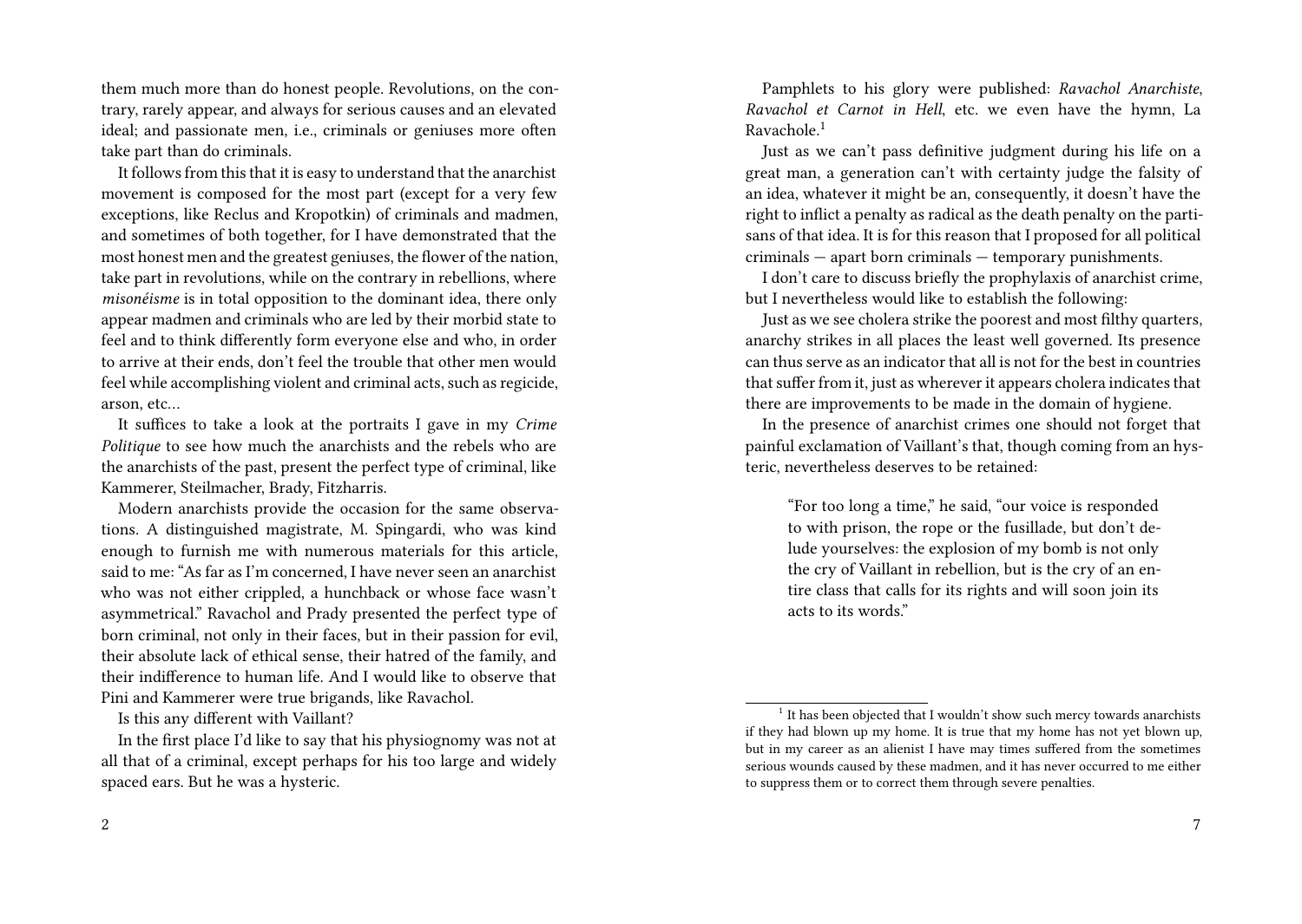even with their violent thirst for the new, can render service to humanity.

In any event, the suppression of anarchists would have no practical effect, for fanatics and neuropaths don't retreat before punishment. On the contrary, it is punishment that enflames their imagination and as we saw after the attacks in Barcelona and Paris, the too-severe punishment of anarchists was always followed by crimes even more violent and dangerous.

An even more radical measure, especially in France, would be to cover them in ridicule. Martyrs are venerated, but madmen never.

As for international agreements, of which much has been said, they are worse than useless, for the anarchists have no center that can be seized.

In order to demonstrate the uselessness of ferocious penalties it suffices to see that even the death of Ravachol, who was a trueborn criminal, completely unworthy of the pity of honest men, far from being intimidating was followed by an apotheosis.

After his execution certain individuals discovered a supreme anarchist — logic in his diverse crimes. It was decided that he was a *symbolic* assassin, tomb raider, dynamiter, guillotine.

The cult of Ravachol was born.

Even prior to this the anarchists had their martyrs: those hung in Chicago, those garroted in Xeres, the Germans Reinsdorf and Kuchler, executed with an axe. French revolutionaries needed, despite their internationalism, a national martyr, executed by the guillotine.

And he was more than a martyr, he was *Ravachol-Jesus* as a party rhymer, Paul Paillette wrote.

A photograph showing him standing with his crazed look, in the clogs of a prisoner between two gendarmes was reproduced in thousand of copies.

He was of a gentle and timid character, and had a quite particular characteristic: he was unable to look in the eye those people who were either nervous or who have any kind of magnetic strength in their gaze. In these cases Vaillant fell into a kind of ecstasy, from which he was awakened with difficulty.

This is the essential character of hysteria (hypnotic sensibility).

The natural hatred of parties and the tendency of procurators to exaggerate things depict him as a vulgar evildoer. he appears to me as simply an unbalanced individual who gave a few signs of criminality in his childhood and youth (the crime of fraud), but even more than a born criminal, he was a true passionate fanatic, whose hatreds are explained by heredity and misfortune.

As or heredity, his birth was owed to a half-guilty love and to degenerate parents. He was born of a former liberated Zouave who had seduced a young domestic. Both of them, heartless, abandoned him along the way.

Another cause resides in his futile struggle against misfortune. As a young man he was raised with difficulty, and was forced to resort to being a cobbler to earn his living. From this point on he was a rebel. After having been a cobbler he was in succession a furrier, a grocery agent, a French teacher, a plaster worker, a metal worker. But his dreamy, ecstatic temperament made him inapt for all serious labor. He passed several months in the direst poverty.

At twelve he was placed as an apprentice confectioner. Impatient for his freedom, the child fled and his mother, who had remarried, refused to receive him.

The gendarmes arrested him on the road. They telegraphed his father, and M. Vaillant responded:

I had the mother of said Auguste Vaillant as a mistress. She comported herself poorly and I left her. She has since remarried, I believe. I ask that you have him taken to her home.